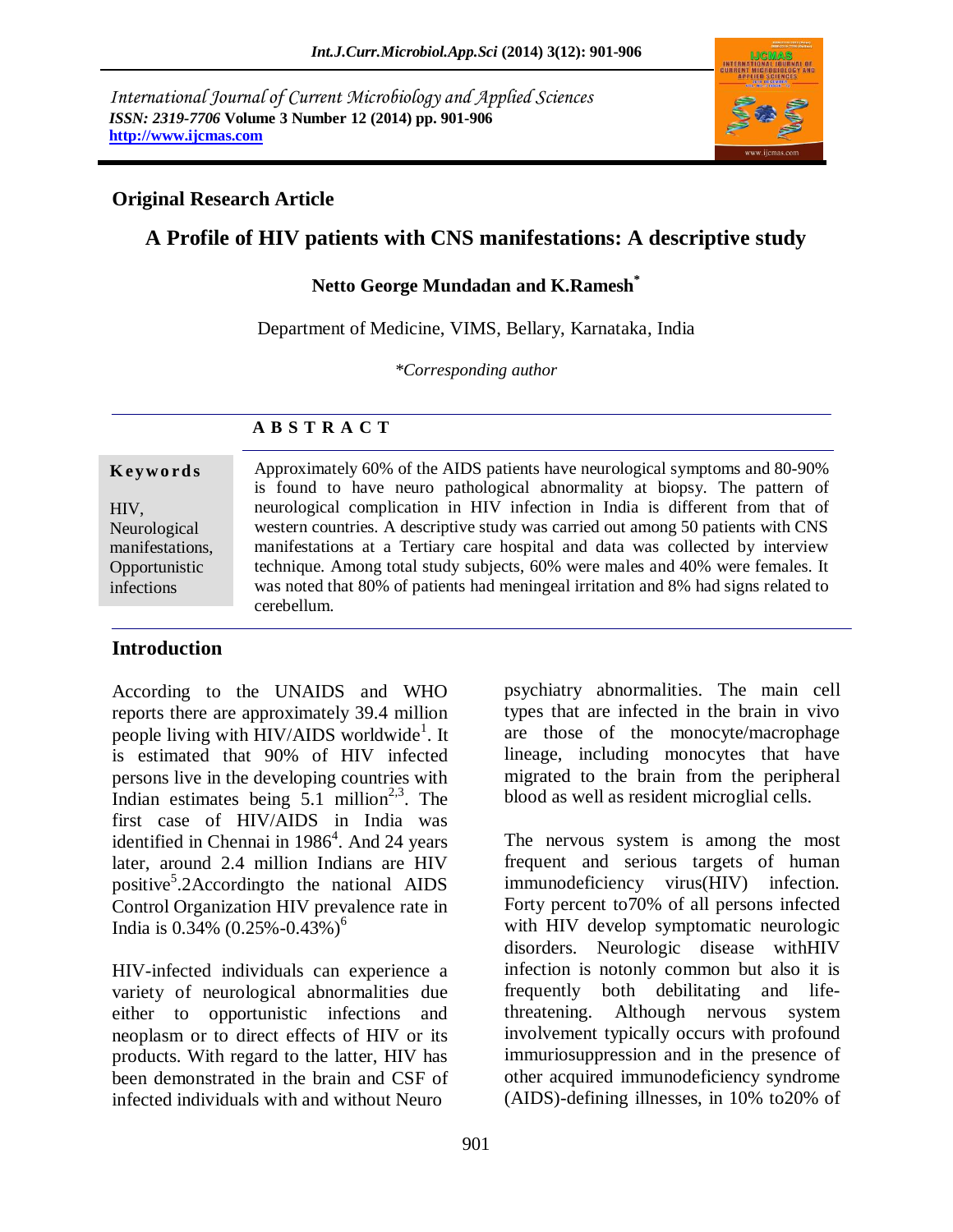HIV-seropositive personsitheralds AIDS. Careful neurologic examination, even in the absence of specific complaints, frequently reveals evidence of central or peripheral nervous system dysfunction. Any part of the neuraxis may be affected by the wide variety of neurologic disorders that complicate HIV-1. Illnesses affecting the nervous system because of HIV may be separated into primary illnesses that may be the direct result of the virus and secondary illnesses, which result from other identifiable causes. Primary HIV-associated disorders include encephalopathy (dementia), myelopathy, distal sensory polyneuropathy (DSP), and myopathy. Secondary complications are chiefly consequence of the severe abnormalities of cellular immunity accompanying AIDS. The main infectious complications are cerebral toxoplasmosis, cryptococcal meningitis, Cytomegalovirus (CMV) infection, and progressive multifocal leukoencephalopathy (PML). Other causes of neurologic disease include primary and metastatic neoplasm, drug toxicity, metabolic and nutritional disorders, and cerebrovascular complications<sup>7</sup>

Neurological disorders cause considerable morbidity and mortality in patients with AIDS. Atleast 40% of HIV-infected patients develop neurological symptoms during the course of their illness. Central nervous system (CNS) is infected during the primary infection itself and the CNS becomes a watershed for HIV infection thereafter. The neurologic problems that occur in HIVinfected individuals may be either primary to the pathogenic processes of HIV infection or secondary to opportunistic infections or neoplasms. In a majority of AIDS patients, autopsies demonstrate CNS pathology<sup>8</sup>. Pathologies include direct HIV-1infection of the brain, opportunistic infections, and malignancies. Determining the specific cause ofCNS lesions in the individual

patient may be difficult, but it is essential for the prescribing of appropriate therapy. Although in many cases clinical and radiographic features alone are not sufficiently distinct to allow definitive diagnosis, routine brain biopsy is not recommended for several reasons.

Symptomatic neurologic dysfunction develops in more than 50% of individuals infected with human immunodeficiency virus  $(HIV)^9$  and about 10% experience neurologic symptoms as the initial manifestation of acquired immunodeficiency syndrome  $(AIDS)^{10}$ . Neurologic disorders associated with HIV infection include central nervous system (CNS) infections, neoplasms, vascular complications, peripheral neuropathies and myopathies $11$ . Neurologic dysfunction is an important cause or a strong marker of poor prognosis in late HIV infection $^{12}$ .

Neurological complications of HIV disease canbe seen in 20% of outpatients in HIV clinics and almost half of HIV patients being treated asinpatients<sup>13</sup>. Since many of them are caused by treatable pathogens, it is important to understand the spectrum of neurologic diseases in India. They can be categorized into opportunistic infections, malignancy, AIDS related dementia, and vasculitis/stroke Cryptococcal meningitis (CM) has been reported as the most common opportunistic infection of the CNS of Indian patients with  $HIV^{14}$ .

# **Methodology**

This was a descriptive case series study carried out in a tertiary care hospital for a period of one year. Study subjects were the HIV positive patients attending ART center for treatment. After obtaining the written informed consent, data was collected in a pretested semi structured questionnaire.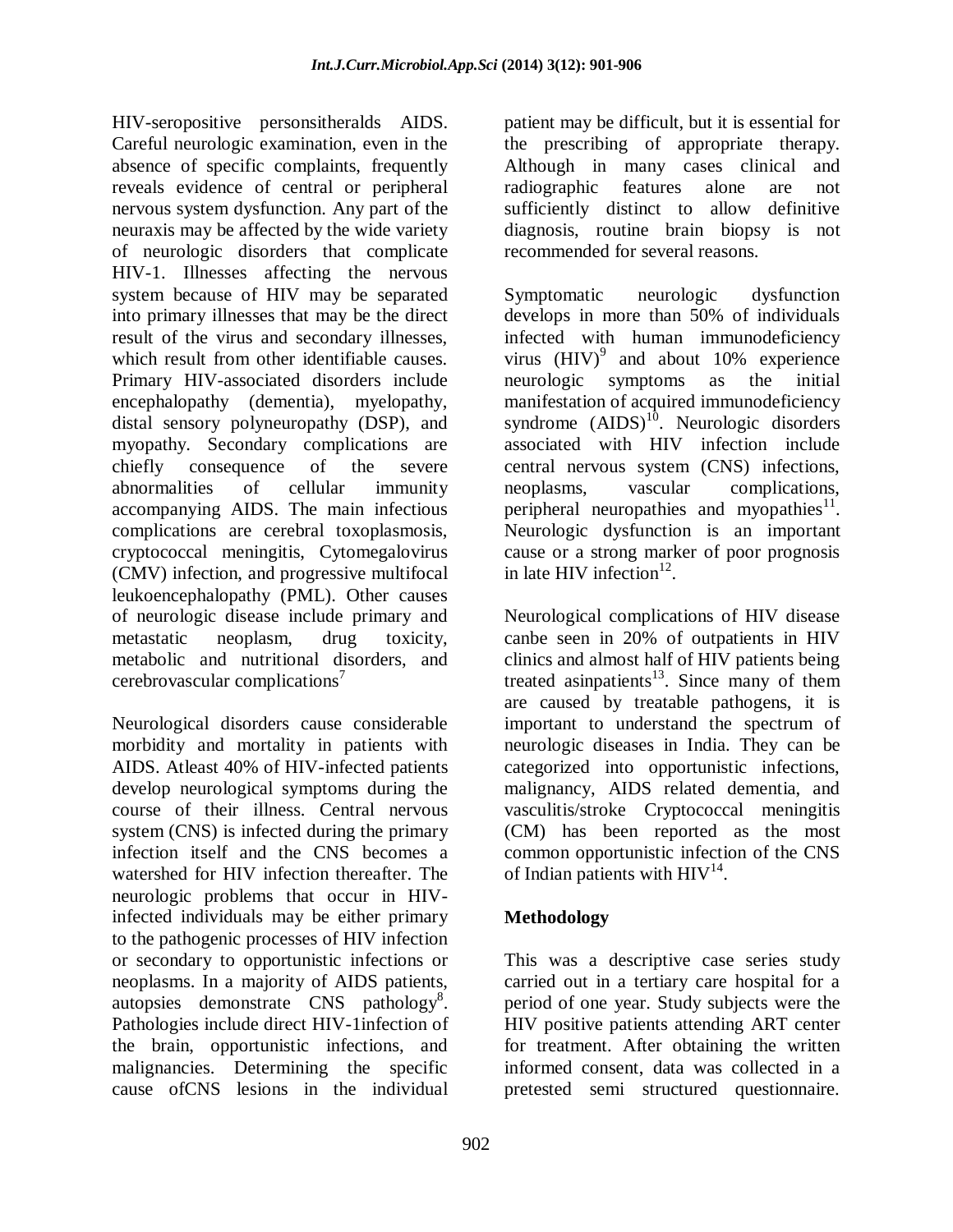Totally data was collected from 50patients.The patients seriously ill and not giving their consent for participation in study were excluded. Data included basic socio demographic characters and signs and symptoms of CNS. The confidentiality of the information of patients was maintained. Data was collected in Microsoft excel and was analyzed in SPSS

## **Results and Discussion**

Among total study subjects, 60% were males and 40% were females. Among males, majority of them were in the age group of 35  $-44$  years (40%), followed by 25-34 years  $(26.7\%)$ , more than 45 years  $(20\%)$  and less than 25 years (13.3%). Among females, majority of them were in the age group of 35  $-44$  years (40%), followed by more than 45 years (30%) , 25-34 years (20%), and less than 25 years (10%). This difference was not found to be statistically significant.

Heterosexual mode of transmission was the commonest mode of HIV transmission among study subjects.

The most common neurological symptom found among study subjects was head ache (60%) followed by sensorium (50%), FND  $(24\%)$ .

It was noted that 80% of patients had meningeal irritation and 8% had signs related to cerebellum. Abnormal HMF was found among 48% of patients. Cranial nerves involvement was found among 16% of patients. Gait was affected among 10% of patients

Motor system was involved in 20% of patients. This study was intended to reveal the pattern of CNS symptoms and signs in HIV positive patients attending Tertiary care hospital. This study included 50 patients

with CNS manifestations.

In the present study, majority of study subjects were in age group of  $25 - 45$  years. Mc. Arthur et al<sup>15</sup>in their study of 186 patients found the age ranging from 18 to 72 years with a mean of 36 years for males and 38yrs for females. Snider et al<sup>16</sup>in their study of 50 cases reported the age range from16 to 69 years in their study group. Millogo et  $al<sup>17</sup>$ at in their study in Burkina Faso reported mean age of 35.7 years.

Predominantly heterosexual transmission was observed. The various routes of transmission in the multiple routes transmission group of patients were blood transmission, surgery and contact with CSWs in various combinations. Multiple partners and contact with CSWs was the cause of heterosexual transmission, as it is found in other studies in this part ofIndia<sup>18,19</sup>. This is in contrast to the western studies where homosexual transmission is more common<sup>22,15</sup>.

The most common neurological symptom found among study subjects was head ache followed by sensorium, and FND Mc. Arthur et al<sup>15</sup> reported that 10% of all AIDS patients in their study presented with complaints referable to the nervous system. Levy at  $al^{20}$ in their study in San Francisco reported that 1/3 rd of their patients had neurological disorders as their presenting symptoms. Neurological disease is the 1stmanifestation of AIDS in 10-20% symptomatic HIV infection $21$ 

Fever and weight loss were common presentation in HIV infection<sup>22</sup>. Even in patients without overt focal brain dysfunction, headache can be a presenting symptom of focal parenchymal diseases when they involve "non-eloquent" brain areas or are characterized by small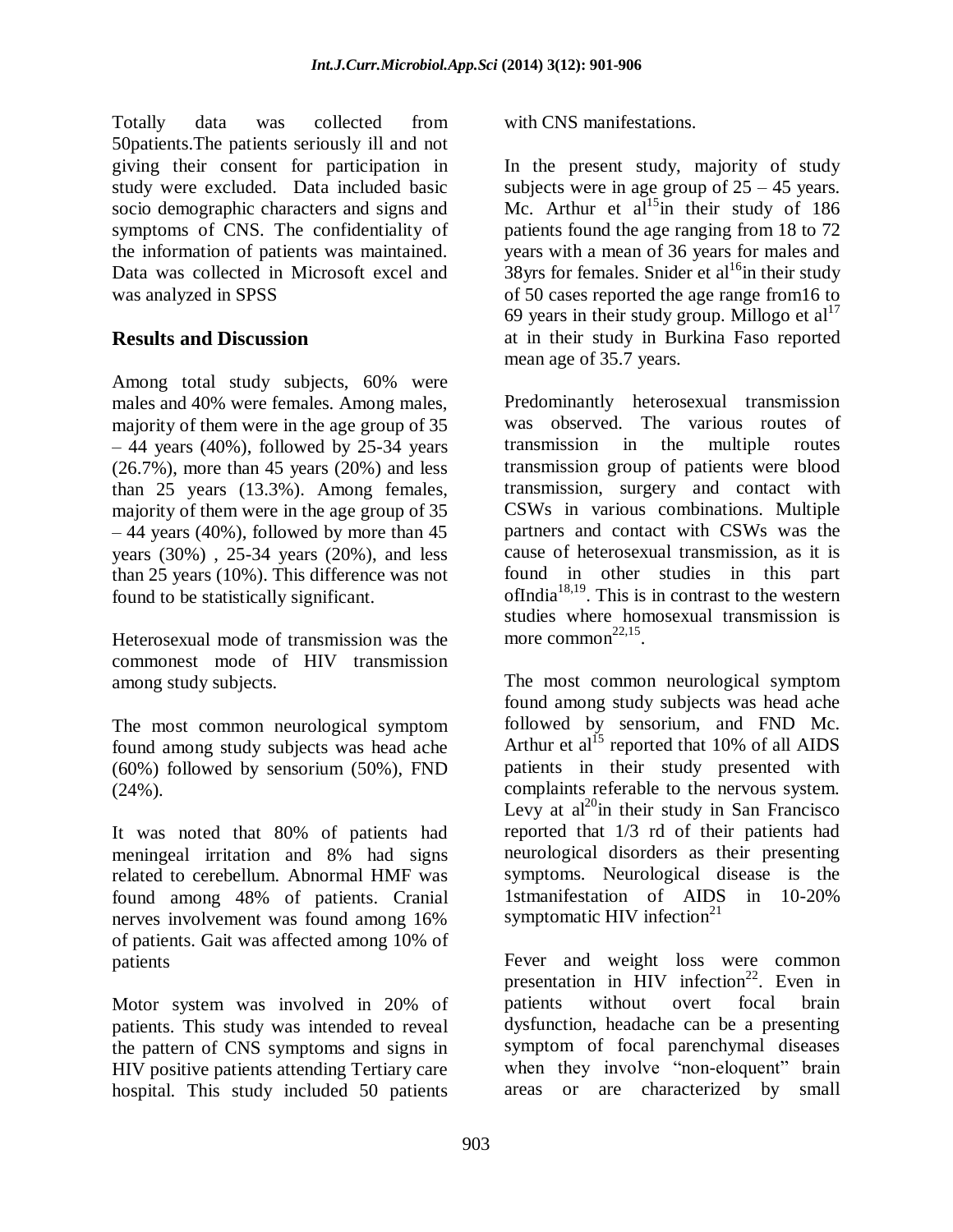multifocal lesions. However, when CNS dysfunction is truly absent, headache most commonly relates to either meningitis or a poorly understood condition sometimes referred to as HIV headache<sup>23</sup>. In the study by Millogoet at<sup>17</sup>35 % of the patients had FND.

In Conclusion, a neurological manifestation was more commonly found among middle age group and Meningitis was the most common sign found among patients.

### **Table.1** Age sex wise distribution of study subjects

| Age group       | Male       | Female       | <b>Total</b> |
|-----------------|------------|--------------|--------------|
| $<$ 25 vears    | 04 (13.3%) | $02(10.0\%)$ | $06(12.0\%)$ |
| $25 - 34$ years | 08 (26.7%) | $04(20.0\%)$ | $12(24.0\%)$ |
| $35 - 44$ vears | 12 (40.0%) | 08 (40.0%)   | $20(40.0\%)$ |
| $>45$ vears     | 06 (20.0%) | 06 (30.0%)   | $12(24.0\%)$ |
| Total           | 30 (100%)  | 20 (100%)    | 50 (100%)    |

#### **Table 2** Distribution based on Mode of transmission

| Mode of transmission | <b>Frequency</b> | Percentage |
|----------------------|------------------|------------|
| Heterosexual         |                  | 84%        |
| Others               | 74               | 08%        |
| Unknown              | 14               | 08%        |
| Total                | 50               | 100%       |

#### **Table.3** Distribution based on Neurological symptoms

| <b>Neurological symptoms</b> | <b>Frequency</b> | Percentage |
|------------------------------|------------------|------------|
| Headache                     | 30               | 60%        |
| <b>FND</b>                   |                  | 24%        |
| Sensorium                    |                  | 50%        |
| Convulsions                  | 08               | 16%        |
| Sensory                      | 08               | 16%        |
| Behavioral                   |                  | 06%        |

#### **Table.4** Distribution based on CNS signs

| <b>CNS</b> signs | <b>Frequency</b> | Percentage |
|------------------|------------------|------------|
| <b>HMF</b>       | 24               | 48%        |
| Cranial nerves   | 08               | 16%        |
| Abnormal fundus  | 09               | 18%        |
| Motor system     | 10               | 20%        |
| Sensory system   | 03               | 06%        |
| Gait             | 05               | 10%        |
| Cerebellar signs | 04               | 08%        |
| Meningismus      | 40               | 80%        |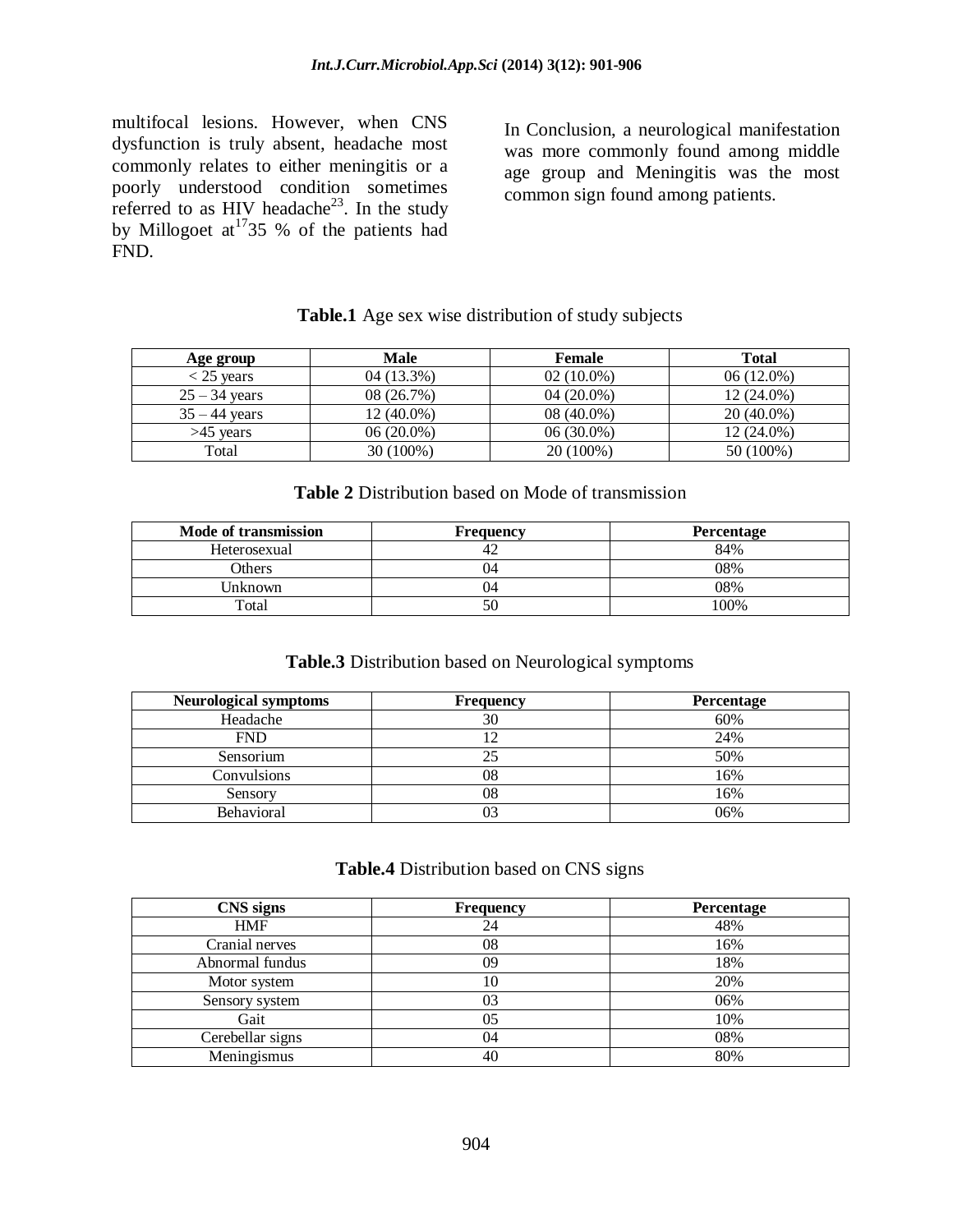## **References**

- 1. Joint United Nations programme on HIV/AIDS (UNAIDS) /WHO, AIDS epidemic Update; December 2004, Geneva: UNAIDS/WHO, 2004.
- 2. Joint United Nations Programme on HIV/AIDS (UNAIDS) /World Health Organization (WHO), AIDS epidemic update; December 2000.Geneva: UNAIDS/WHO, 2000.
- 3. National AIDS Control Organization, Ministry of Health and Family Welfare, Government of India: HIV estimates in India.2004.
- 4. www.unicef.org/india/children\_23 58.htm
- 5. Department of AIDS Control, Ministry of Health and Family Welfare, Government of India, Annual Report 2008-2009, National AIDS Control Organization, 2009
- 6. [www.mohfw.nic.in/NFHS-3 HIV](http://www.mohfw.nic.in/NFHS-3%20HIV%20Prevalence.ppt)  [Prevalence.ppt](http://www.mohfw.nic.in/NFHS-3%20HIV%20Prevalence.ppt)
- 7. David M Simpson, and Joseph R Berger. Neurologic Manifestations of HIV infection. Medical Clinics of North America, Nov.1996; 80:(6) 1363-1383.
- 8. Anders KH, Guerra WF, Tomiyasu U et al. The neuropathologyof AIDS: UCLA experience and review. Am J Pathol 1986;124: 537-58.
- 9. Weisberg LA. Neurologic abnormalities in human immunodeficiency virus infection. South Med J.2001;94:266–275. [PubMed]
- 10. Levy RM, Bredesen DE. Central nervous system dysfunction in acquired immunodeficiency

syndrome. J Acquir Immune DeficSyndr. 1988;1:41–64. [PubMed]

- 11. Simpson DM, Tagliati M. Neurologic manifestations of HIV infection. Ann Intern Med.1994;121:769–785. [PubMed]
- 12. Price RW, Yiannoutsos CT, Clifford DB, Zaborski L, Tselis A, Sidtis JJ, Cohen B, Hall CD, Erice A, Henry K. Neurological outcomes in late HIV infection: adverse impact of neurological impairment on survival and protective effect of antiviral therapy. AIDS. 1999;13:1677–85.
- 13. Wadia RS, Pujari SN, Kothari S, Udhar M, KulkarniS,Bhagat S, Nanivadekar A. Neurological manifestations ofHIV disease. J Assoc Physicians India 2001; 49 : 343-8.
- 14. Satishchandra P, Nalini A, Gourie-Devi M, KhannaN,Santosh V, Ravi V, et al. Profile of neurologic disordersassociated with HIV/AIDS from Bangalore, south India(1989-96). Indian J Med Res 2000; 111 : 14-23.
- 15. Mc Arthur JC. Neurologic manifestations of AIDS. Medicine (Baltimore)1987; 66: 407-37.
- 16. Snider WD, Simpson DM, Nielsen S, Gold JW, Metroka CE, PosnelJB.Neurological complications of acquired immune deficiency syndrome:analysis of 50 patients. Ann Neurol. 1983 Oct; 14(4): 403-18.
- 17. Millogo A, Ki-Zerbo GA, Sawadogo AB, Ouedraogo I, Yameogo A, TaminiMM, et at. Neurologic manifestations associated with HIV infections at theBobo-Dioulasso Hospital Center (Burkina Faso).